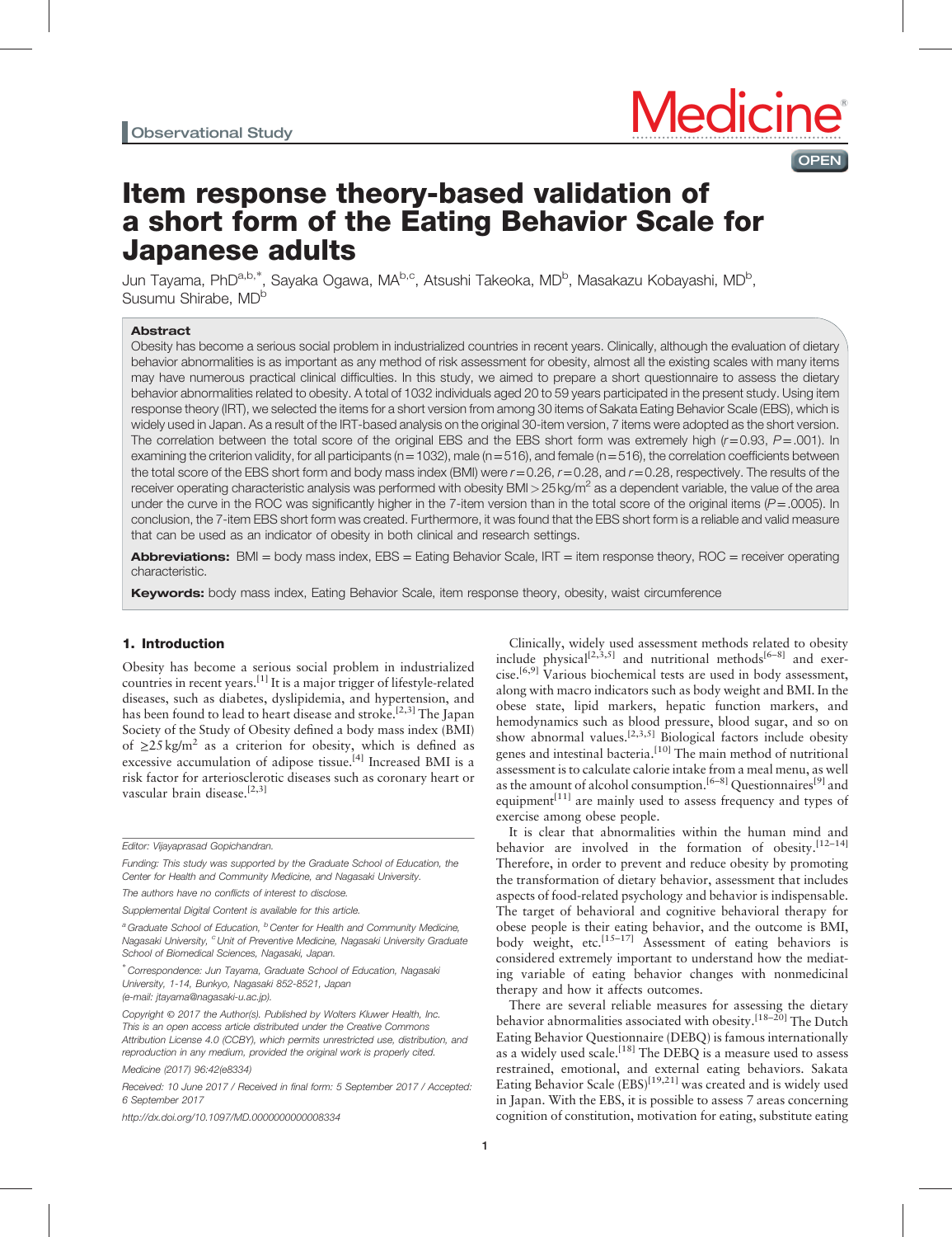and drinking, feelings of satiety, eating style, meal contents, and eating rhythm abnormalities. The reliability and validity of both scales are above the recommended level. However, the DEBQ has 33 items, and the EBS has 30 items; scales with these many items may have numerous practical clinical difficulties.

In terms of the user who answers the questionnaire, when there are many items, the time and mental costs are both high, so this is a matter that needs consideration. Research into how to improve the problem of the number of items on dietary behavior scales has been increasing in recent years, and the popularization of technology has led to the creation of short forms of such questionnaires. Specifically, abbreviated versions based on item response theory (IRT) have become widely available in recent years. In relation to the rating scale method used for the assessment of eating behaviors, in the mental health domain, the  $SF-36$ ,  $[22,23]$  which measures health-related quality of life through 36 items was modified based on IRT to the SF-12,<sup>[\[24\]](#page-5-0)</sup> consisting of 12 items. In addition, questionnaires such as the K6 or K10 are currently widely used internationally in the assessment of psychological distress, and these both reduce the burden on the user with their reduced numbers of items[.\[25\]](#page-5-0) However, with regard to questionnaires measuring the dietary behaviors related to obesity, no scale has yet been developed to include a reduced number of items.

Therefore, in this study, we aimed to prepare a short form questionnaire to assess dietary behavior abnormalities related to obesity. Specifically, we developed a shortened version of the EBS created by Sakata et al.<sup>[19]</sup> The hypotheses of this study were as follows:

- 1) The total scores of the EBS short form and the original EBS are strongly correlated.
- 2) The total EBS short form score correlates with BMI and waist circumference.
- 3) In the receiver operating characteristic (ROC) analysis, with the EBS short form total score and the original EBS as the independent variables and obesity state as the dependent variable, the calculated area under the curve is significantly larger for the EBS short form compared to the original EBS.

## 2. Subjects

A total of 1032 individuals aged 20 to 59 years took part in the present study  $(M=40, SD=11)$ . They consisted of 516 women and 516 men. There was no significant difference in age between the genders  $(t(1030)=1.96, P=.41, d=0.00)$ . No specific inclusion or exclusion criteria were used. The study protocol was approved by the Ethics Committee of Nagasaki University (no. 17033113).

## 3. Materials and methods

#### 3.1. Demographic variables

All participants were asked to respond to the questions about their age, gender, height, weight, and waist circumference. The data on participants' height, weight, and waist circumference were to be obtained based on self-reported medical examination results within the past year.

# 3.2. Provisional version of the EBS short form

Thirty items of Sakata EBS ("Eating Behavior Questionnaire", in its original form) $[19,21,26]$  are widely used in Japan. These 30 items are classified into 7 areas concerning cognition of constitution (3 items), motivation for eating (3 items), substitute eating and drinking (6 items), feeling of satiety (5 items), eating style (3 items), meal contents (5 items), and eating rhythm abnormalities (5 items). The total score for each area of the EBS original version is different between obese and healthy subjects.<sup>[19,21]</sup> Responses were chosen from 4 options: "strongly disagree", "somewhat disagree", "somewhat agree", and "strongly agree". Higher scores indicated abnormal eating behaviors that reinforce and worsen obesity. The provisional version of EBS short form adopted 29 items (third item pool), excluding "Cannot chew well", which is an item in the eating style area.

#### 3.3. Survey procedure

We conducted online surveys in January 2017. Participants were recruited from an online panel database provided by a Japanese Internet research company, Macromill, Inc. This database had over 370,000 individual users at the time of this survey between the ages of 20 and 59 years who were registered as research volunteers. An equal number of participants, with equal gender distribution, were assigned to each age group ranging in age from the 20s to the 50s.

This study conformed to the ethical guidelines mentioned in the Helsinki Policy Statements, which are comparable to guidelines followed by institutional review boards at U.S. universities. First, participants were instructed as to the research aim and the intended use of the survey data. They were guaranteed anonymity, should they decide to take part. Individuals who agreed to the stated procedures and conditions were able to participate in the present study. After they provided their consent, the participants filled out demographic questions and completed the provisional version of the EBS short form on the Internet. After completing the questionnaires, each of them received approximately 50 cents U.S. as pay for their participation through the Macromill, Inc., system. Since individual data were acquired through an Internet research company, data from this study are not appropriate for public deposition. With regard to data availability, all relevant data are included within the paper.

#### 3.4. Analysis procedure

3.4.1. Examination of content validity. For each area, the primary item pool is divided into cognition of constitution (3 items), motivation for eating (3 items), substitute eating and drinking (6 items), feeling of satiety (5 items), eating style (3 items), meal contents (5 items), and eating rhythm abnormalities (5 items). Next, for the primary item pool, 1 physician and 1 clinical psychologist determined the items' adequacy for measuring the extent of adult eating behavior abnormality, and they created 29 items for the second item pool. Then, as to the secondary item pool, 1 physician and 1 clinical psychologist determined whether the items for measuring the extent of adult eating behavior abnormality were adequate, with ratings from "1: Inadequate" to "4: It is reasonable". As a result, 29 items with a median value of 3 or more were combined to form the third item pool of the provisional version of the EBS short form, as shown in [Table 1.](#page-2-0)

3.4.2. Confirmation of 1-dimensionality. To understand the responses of 1032 subjects to the provisional version of the EBS short form, factor analysis (principal factor method) was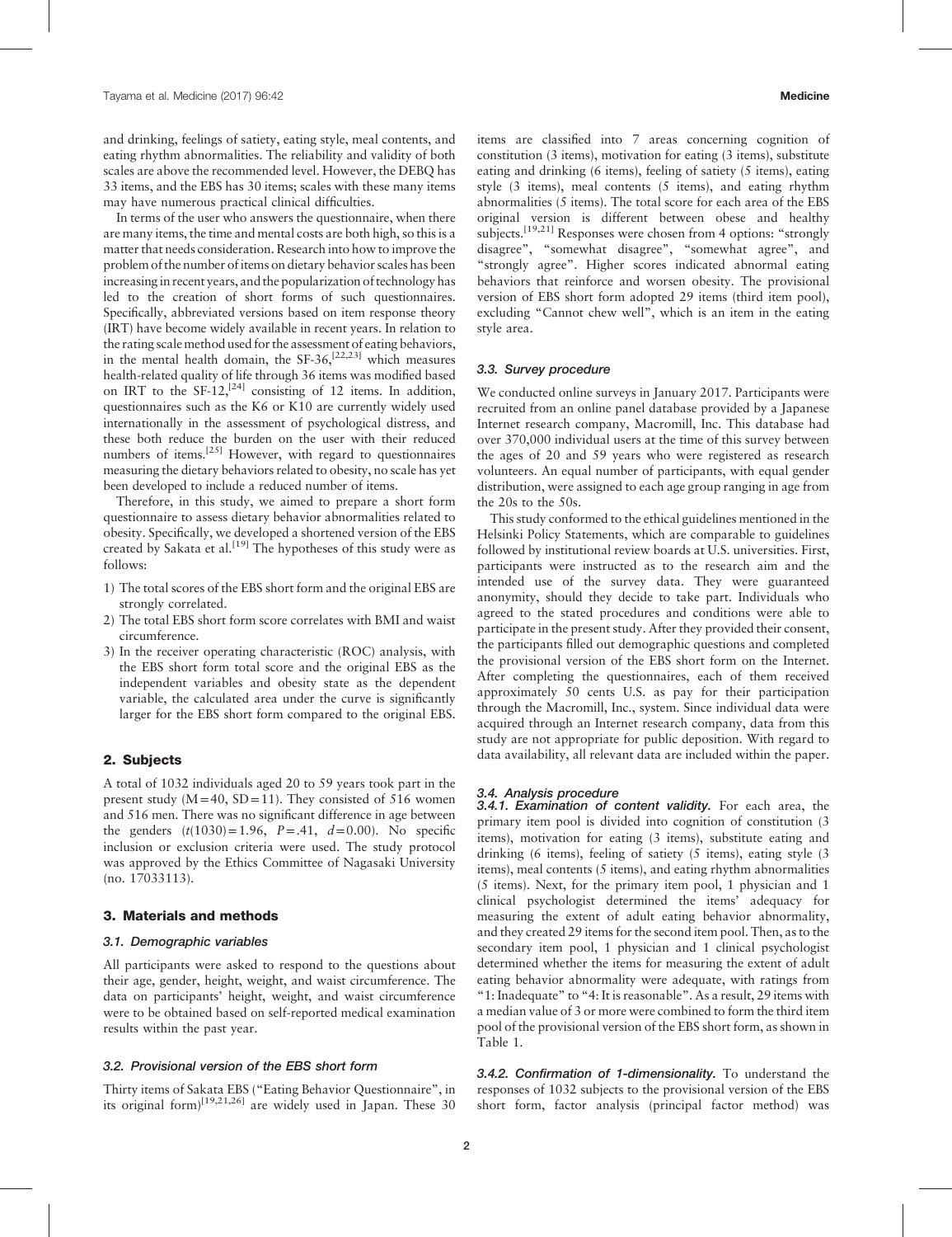<span id="page-2-0"></span>performed for each area, and the attenuation situation of eigenvalues for the correlation matrix was examined.

3.4.3. Selection of items. In the factor analysis results, the factor loading of the item was conditioned to be 0.40 or more. Furthermore, based on the IRT, the discrimination ability "a" of each item was calculated. Items were selected based on a>  $0.75^{[27,28]}$  and based on the discrimination Top 1. Items selected by the above procedure were set as items of the EBS short form.

3.4.4. Examination of criterion validity. Correlation analysis between the total score of the original EBS and the EBS short form was performed. We calculated the correlation coefficient between the total score of the EBS short form and BMI and waist circumference among both sexes. Furthermore, ROC analysis was performed with obesity  $BMI > 25 \text{ kg/m}^2$  as a dependent variable.

**3.4.5. Statistical analysis.** For the statistical analysis, SPSS (ver. 21.0) and R (ver. 3.3.2) were used. In this study, since there were 4 response methods in the IRT, a graded response model, GRM,[\[29\]](#page-5-0) was used. We used the "ltm (Latent Trait Models)" package in R when running IRT.

## 4. Results

One item was excluded from the 1st and 2nd item pools. The excluded item was "Cannot chew well", an item that was presumed to be more applicable to the elderly. This study's subjects were 20 to 59 years old, and since no elderly people were included in the participant pool, this item was deleted at the time of item selection.

As shown in Table 1, for the provisional version of the EBS short form of 29 items, it was judged to be an appropriate question by 2 experts for item evaluation. They quantitatively examined all the items and sorted them on the basis of the median. Through such procedures, 29 items remained. Therefore, we concluded that the content validity is guaranteed.

[Table 2](#page-3-0) shows the results of checking the 1-dimensional property by factor analysis (principal factor method) for the responses obtained from the subjects. As a result of checking the attenuation situation of the eigenvalues of the correlation matrix, it became clear that 1 dimensionality is maintained in all areas. As a prerequisite for conducting analysis based on IRT, the 1 dimensionality of each area needs to be confirmed. It turned out that this condition was satisfied by analyzing the attenuation situation of the eigenvalues of the correlation matrix. Furthermore, since the factor loading in all the items in each area was 0.6 or more, there were no items corresponding to the exclusion criteria in the factor loading.

For the 29 items that were not excluded, the values of the discriminatory "a" and difficulty "b" parameter for each item were calculated for each area based on IRT ([Table 3](#page-3-0)). Items 5 and 15 did not satisfy the condition of  $a > 0.75$ . Ultimately, 1 item with the highest discrimination power was selected from each area, and all 7 items were adopted for the EBS short form (Appendix,<http://links.lww.com/MD/B907>).

The correlation between the total score of the original EBS and the EBS short form was extremely high  $(r=0.93, P=.001)$ . For the examination of the criterion validity, for all participants ( $n=$ 1032), male participants ( $n=516$ ), and female participants ( $n=$ 516), the correlation coefficients between the total score of the

| Table 1                                               |                                                                                     |                                |  |  |  |  |  |
|-------------------------------------------------------|-------------------------------------------------------------------------------------|--------------------------------|--|--|--|--|--|
| Provisional version of the EBS short form (29 items). |                                                                                     |                                |  |  |  |  |  |
| Item no.                                              | Item pool                                                                           | <b>Areas</b>                   |  |  |  |  |  |
|                                                       | Eat at all different times                                                          | Eating rhythm abnormalities    |  |  |  |  |  |
| $\overline{c}$                                        | Do not have time to eat leisurely                                                   | Eating rhythm abnormalities    |  |  |  |  |  |
| 3                                                     | Often eat snack foods                                                               | Eating rhythm abnormalities    |  |  |  |  |  |
| 4                                                     | Snack after dinner                                                                  | Eating rhythm abnormalities    |  |  |  |  |  |
| 5                                                     | Often drink canned soft drinks, canned coffee, sports drinks, or nutritional drinks | Eating rhythm abnormalities    |  |  |  |  |  |
| 6                                                     | Do not feel satisfied unless I eat until full                                       | Feeling of satiety             |  |  |  |  |  |
| $\overline{7}$                                        | If it is food I like. I can eat more after meals                                    | Feeling of satiety             |  |  |  |  |  |
| 8                                                     | Often cautioned by others about eating too much                                     | Feeling of satiety             |  |  |  |  |  |
| 9                                                     | Feel regret after eating too much                                                   | Feeling of satiety             |  |  |  |  |  |
| 10                                                    | If food is left over, I eat it so as not to waste it                                | Feeling of satiety             |  |  |  |  |  |
| 11                                                    | Eat fast                                                                            | Eating style                   |  |  |  |  |  |
| 12                                                    | Cannot chew well                                                                    | Eating style                   |  |  |  |  |  |
| 13                                                    | Tend to gain weight more easily than others                                         | Cognition of constitution      |  |  |  |  |  |
| 14                                                    | Gain weight just by drinking water                                                  | Cognition of constitution      |  |  |  |  |  |
| 15                                                    | Have eaten a lot since childhood                                                    | Cognition of constitution      |  |  |  |  |  |
| 16                                                    | Like noodles                                                                        | Meal contents                  |  |  |  |  |  |
| 17                                                    | Prefer strong tastes                                                                | Meal contents                  |  |  |  |  |  |
| 18                                                    | Like oily foods                                                                     | Meal contents                  |  |  |  |  |  |
| 19                                                    | Often eat fast food                                                                 | Meal contents                  |  |  |  |  |  |
| 20                                                    | Eat daytime snacks                                                                  | Meal contents                  |  |  |  |  |  |
| 21                                                    | Eat if others around me are eating                                                  | Substitute eating and drinking |  |  |  |  |  |
| 22                                                    | Always have a bowl of fruit or sweets out                                           | Substitute eating and drinking |  |  |  |  |  |
| 23                                                    | If fruit or sweets are out, I always eat some                                       | Substitute eating and drinking |  |  |  |  |  |
| 24                                                    | If given food, I eat it all because I don't want to waste it                        | Substitute eating and drinking |  |  |  |  |  |
| 25                                                    | Always gain weight on consecutive holidays or the New Year and O-bon holidays       | Substitute eating and drinking |  |  |  |  |  |
| 26                                                    | Eat to get rid of irritability                                                      | Substitute eating and drinking |  |  |  |  |  |
| 27                                                    | When buying food, I am not content unless I buy more than necessary                 | Motivation for eating          |  |  |  |  |  |
| 28                                                    | When making food, I am not content unless I make a lot                              | Motivation for eating          |  |  |  |  |  |
| 29                                                    | When eating out or getting home delivery, I always order a lot                      | Motivation for eating          |  |  |  |  |  |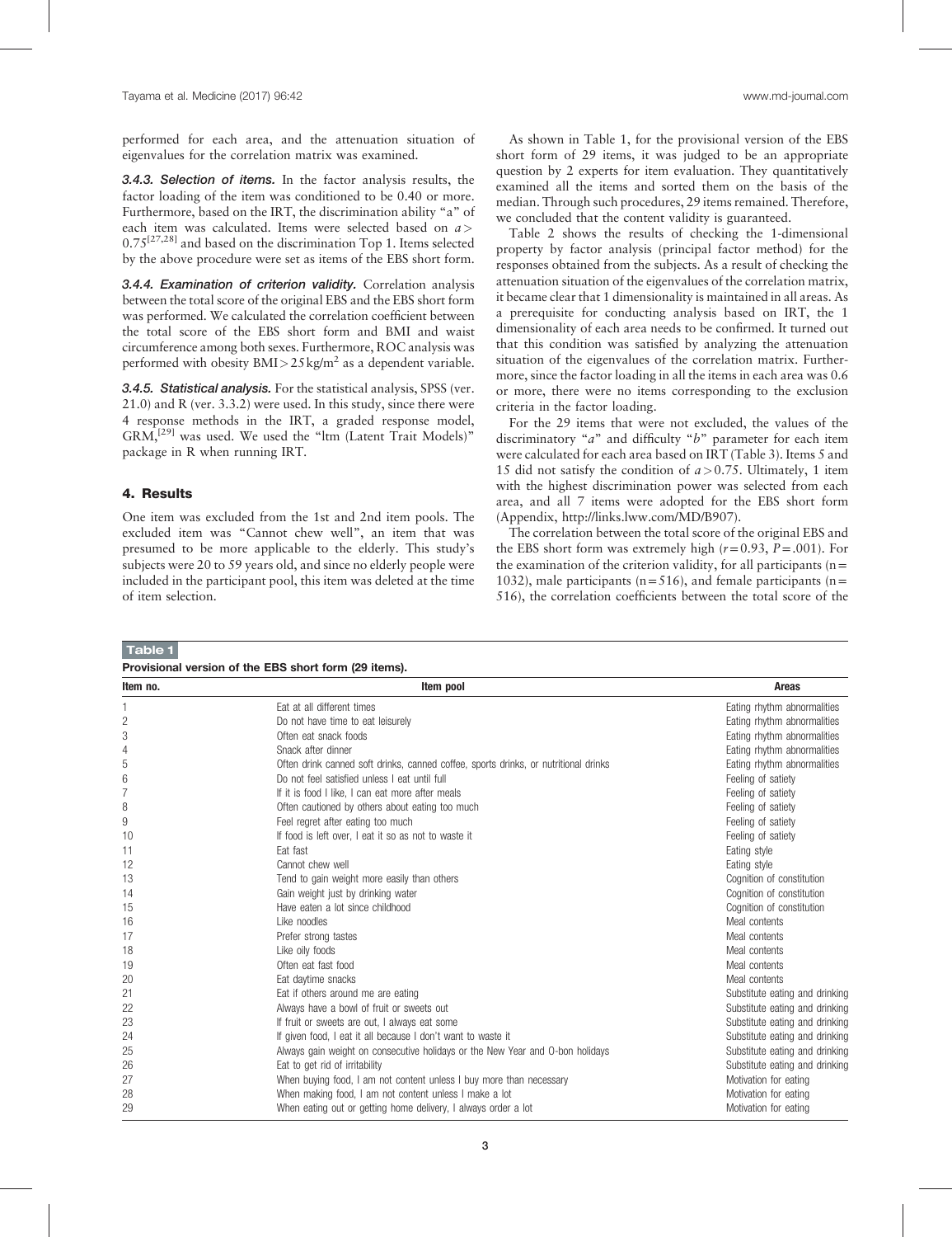<span id="page-3-0"></span>Table 2

Eigenvalues of the correlation coefficient matrix.

| <b>Component 1</b> | <b>Component 2</b> | <b>Component 3</b> | <b>Component 4</b> | <b>Component 5</b> | <b>Component 6</b> |  |  |  |  |
|--------------------|--------------------|--------------------|--------------------|--------------------|--------------------|--|--|--|--|
| 2.06               | 0.94               | 0.83               | 0.64               | 0.54               |                    |  |  |  |  |
| 2.70               | 0.68               | 0.62               | 0.54               | 0.47               |                    |  |  |  |  |
| 1.80               | 0.20               | ---                |                    |                    |                    |  |  |  |  |
| 1.89               | 0.74               | 0.37               |                    |                    |                    |  |  |  |  |
| 2.70               | 0.77               | 0.64               | 0.56               | 0.34               |                    |  |  |  |  |
| 3.38               | 0.80               | 0.65               | 0.45               | 0.42               | 0.29               |  |  |  |  |
| 2.38               | 0.39               | 0.23               |                    |                    |                    |  |  |  |  |
|                    |                    |                    |                    |                    |                    |  |  |  |  |

EBS short form and BMI were  $r=0.26$ ,  $r=0.28$ , and  $r=0.28$ , respectively, while the correlation coefficients between the total score of the EBS short form and the waist circumference were  $r=$ 0.22,  $r=0.27$ , and  $r=0.27$ , respectively ([Fig. 1\)](#page-4-0). From these results, since a positive correlation was found between the total score of the EBS short form and obesity-related indices, criterion validity was confirmed.

The following values were derived by the survival analysis, using the total score of the 29 items as an explanatory variable: sensitivity =  $0.74$ , 1-specificity (false-positive rate) =  $0.28$ , and the area under the curve= $0.67$  (95% confidence interval (CI),  $0.63-$ 0.71) ([Fig. 2\)](#page-4-0). In the survival analysis using the total score of the 7 items as an explanatory variable, the following values were derived: sensitivity=0.70, 1-specificity (false-positive rate)= 0.32, and area under the curve=0.70 (95% CI, 0.66–0.74). The value of the area under the curve in the ROC was

significantly higher in the 7-item version than in the total score of the original items  $(P=.0005)$ .

## 5. Discussion

The results of this study showed that the total score of the EBS short form and that of the original EBS were strongly correlated. Additionally, the total score of the EBS short form was correlated with BMI and waist circumference. Furthermore, in the ROC analysis, with the total score of the EBS short form and the original EBS as the independent variables and obesity state as the dependent variable, the calculated area under the curve was slightly or significantly larger in the EBS short form compared with that of the original EBS. Therefore, this study supported the 3 hypotheses.

The reason why the total score of the EBS short form and that of the original EBS were strongly correlated is that the degree of

#### Table 3

| Discrimination and difficulty parameters for each item. |                                |       |                       |                   |       |  |  |  |
|---------------------------------------------------------|--------------------------------|-------|-----------------------|-------------------|-------|--|--|--|
| Item no.                                                | Areas                          |       | <b>Discrimination</b> | <b>Difficulty</b> |       |  |  |  |
|                                                         |                                | a     | b <sub>1</sub>        | b <sub>2</sub>    | $b_3$ |  |  |  |
|                                                         | Eating rhythm abnormalities    | 1.038 | $-1.140$              | 0.380             | 1.584 |  |  |  |
| 2                                                       | Eating rhythm abnormalities    | 0.957 | $-1.084$              | 0.616             | 2.081 |  |  |  |
| 3                                                       | Eating rhythm abnormalities    | 0.539 | $-2.211$              | $-0.155$          | 2.419 |  |  |  |
| 4                                                       | Eating rhythm abnormalities    | 0.883 | $-0.343$              | 1.227             | 2.845 |  |  |  |
| 5                                                       | Eating rhythm abnormalities    | 0.501 | $-0.780$              | 1.238             | 3.332 |  |  |  |
| 6                                                       | Feeling of satiety             | 1.170 | $-0.678$              | 0.564             | 1.859 |  |  |  |
| 7                                                       | Feeling of satiety             | 1.076 | $-1.45$               | $-0.241$          | 1.341 |  |  |  |
| 8                                                       | Feeling of satiety             | 1.118 | $-0.530$              | 1.012             | 2.227 |  |  |  |
| 9                                                       | Feeling of satiety             | 1.151 | $-1.246$              | $-0.077$          | 1.267 |  |  |  |
| 10                                                      | Feeling of satiety             | 0.971 | $-1.613$              | $-0.297$          | 1.361 |  |  |  |
| 11                                                      | Eating style                   | 2.442 | $-0.876$              | $-0.020$          | 0.998 |  |  |  |
| 12                                                      | Eating style                   | 2.078 | $-1.018$              | 0.101             | 1.398 |  |  |  |
| 13                                                      | Cognition of constitution      | 2.425 | $-0.969$              | $-0.015$          | 1.062 |  |  |  |
| 14                                                      | Cognition of constitution      | 1.282 | $-0.441$              | 0.851             | 2.113 |  |  |  |
| 15                                                      | Cognition of constitution      | 0.641 | $-2.041$              | $-0.051$          | 1.862 |  |  |  |
| 16                                                      | Meal contents                  | 0.835 | $-1.114$              | 0.314             | 1.956 |  |  |  |
| 17                                                      | Meal contents                  | 1.566 | $-1.080$              | $-0.015$          | 1.338 |  |  |  |
| 18                                                      | Meal contents                  | 1.973 | $-1.063$              | 0.095             | 1.373 |  |  |  |
| 19                                                      | Meal contents                  | 0.836 | $-0.846$              | 0.949             | 2.573 |  |  |  |
| 20                                                      | Meal contents                  | 0.770 | $-1.220$              | 0.349             | 2.178 |  |  |  |
| 21                                                      | Substitute eating and drinking | 1.381 | $-1.098$              | 0.005             | 1.619 |  |  |  |
| 22                                                      | Substitute eating and drinking | 1.281 | $-1.112$              | $-0.037$          | 1.276 |  |  |  |
| 23                                                      | Substitute eating and drinking | 1.764 | $-1.281$              | $-0.328$          | 0.974 |  |  |  |
| 24                                                      | Substitute eating and drinking | 1.011 | $-1.833$              | $-0.577$          | 1.175 |  |  |  |
| 25                                                      | Substitute eating and drinking | 0.922 | $-1.186$              | 0.225             | 1.826 |  |  |  |
| 26                                                      | Substitute eating and drinking | 1.151 | $-1.099$              | $-0.061$          | 1.304 |  |  |  |
| 27                                                      | Motivation for eating          | 2.401 | $-1.281$              | 0.257             | 1.150 |  |  |  |
| 28                                                      | Motivation for eating          | 2.258 | $-0.965$              | 0.234             | 1.722 |  |  |  |

29 Motivation for eating 1.669  $-0.790$  0.373 1.725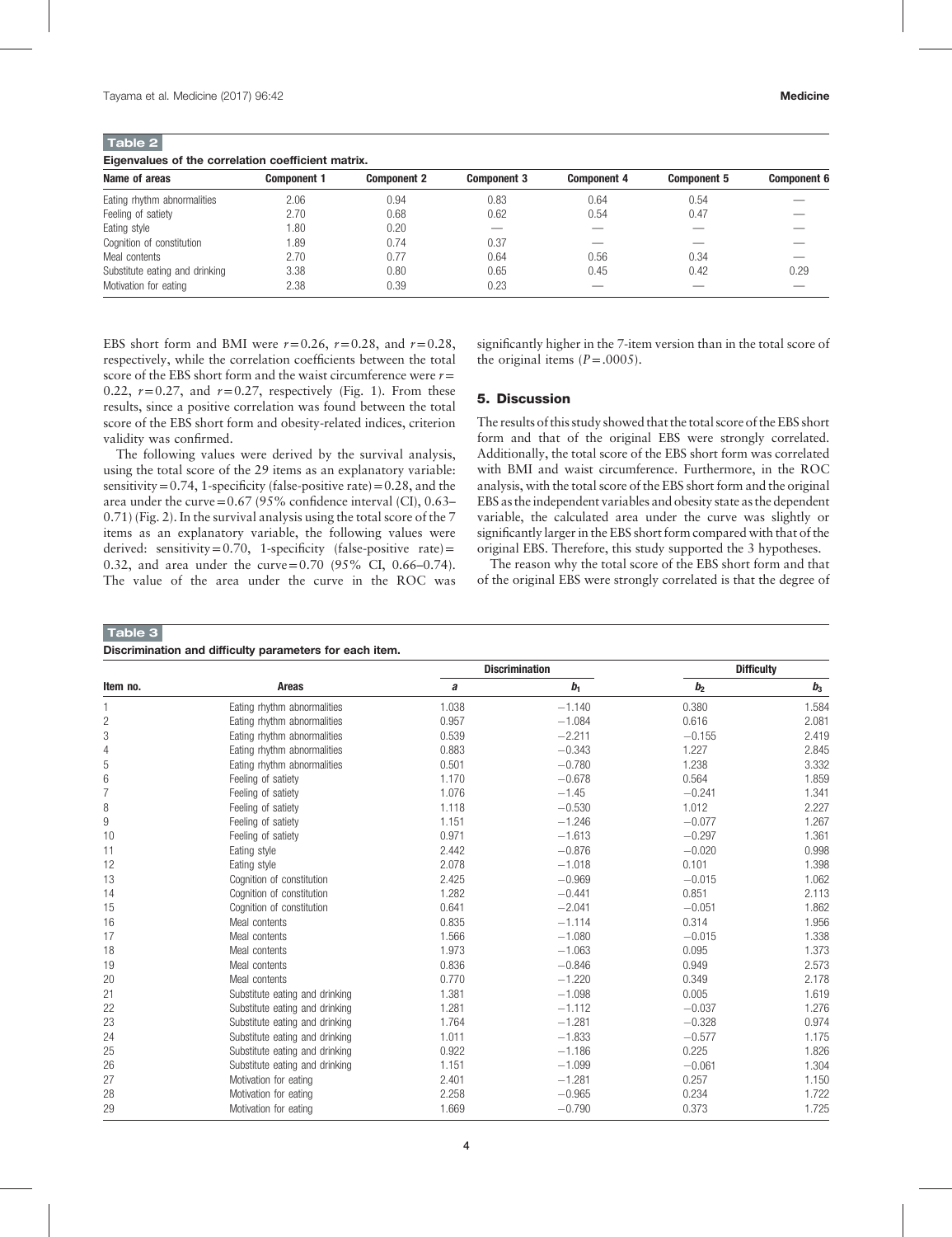<span id="page-4-0"></span>

total eating behavior abnormality measured by the EBS short form has nearly the same meaning for the degree of total dietary behavior abnormality as that measured by the original version of the EBS. Moreover, the quality of the total dietary behavior abnormalities measured by the EBS short form would be approximately equivalent to that of the original. In a previous study that examined whether the concept of each area of the EBS original version would be a risk factor for obesity, it was shown that all areas are, in fact, indicative of obesity risk.<sup>[\[30\]](#page-5-0)</sup>

Since the total score of the EBS short form was correlated with BMI and waist circumference, we could mention that the criterion



Figure 2. Receiver operating characteristic (ROC) analysis with the total score of the EBS short form and the original EBS as the independent variables and obesity state as the dependent variable.

validity of the EBS short form was good. The correlation coefficients in the total score of the EBS in both BMI and waist circumference were lower than in the correlation coefficient for each gender. In some epidemiological studies, it has been reported that both  $BMI^{[31,32]}$  and waist circumference<sup>[33,34]</sup> values of men are higher than for women. In other words, the reason for the low correlation coefficient of all participants is mainly because of the binomial distribution of data for both BMI and waist circumference. Regarding BMI and waist circumference being selected for the examination of criterion validity regarding body indicators, BMI is in particular an indicator of the gold standard of obesity determination. The positive correlation between the total score of the EBS short form and BMI in this study showed that the criterion validity of the EBS short form is above an acceptable level.

For the ROC analysis with the total form of the EBS short form and the original EBS as the independent variables and obesity state as the dependent variable, the calculated area under the curve was significantly larger in the EBS short form compared with the original EBS. This guarantees the high criterion validity of the EBS short form, just as was the case with the correlation found between the total score of the EBS short form and BMI and waist circumference. In other words, the results of the ROC analysis showed that the EBS short form is also an acceptable measure of eating behaviors associated with obesity. In addition, it was suggested that the EBS short form is useful for predicting obesity.

The advantage of this research is that we created scales that can be utilized by men and women of various age groups. We conducted a survey with homogeneous samples at a ratio of 5: 5 for males and females, respectively, in each decade of the age span of 20 to 50 years. Therefore, the EBS short form is considered to be usable for men and women in their 20s to 50s. Moreover, by using the EBS short form, their common eating behavior abnormalities can be assessed. Assessment of dietary behavior abnormalities is essential for the prevention of and decrease in obesity. In doing this, the staff members who support patients will be able to assess eating behavior abnormalities by utilizing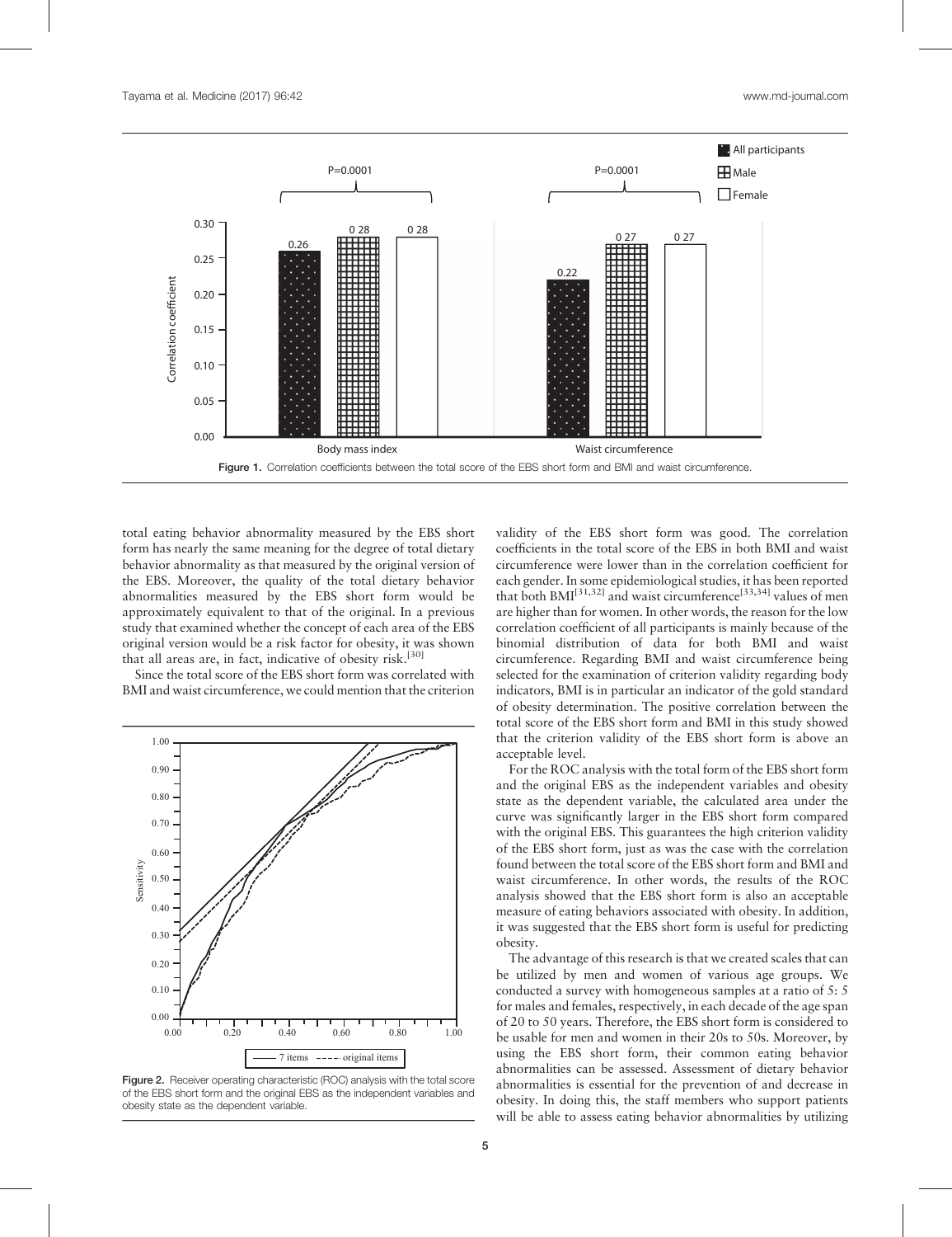<span id="page-5-0"></span>the EBS short form. There are 2 major methods of evaluating eating behavior abnormalities. The first is to utilize the EBS short form in screenings such as in diagnosis or medical examinations. The second is to make eating behavior abnormalities evaluation useful for individual support. In 1 intervention study, the total score of the original version of the EBS was shown to decrease as BMI decreased.<sup>[\[35\]](#page-6-0)</sup> For those with dietary behavior abnormalities associated with obesity risk, self-understanding of such abnormalities may improve them, thereby enhancing the individuals' physical health.

This study has a couple of limitations. The first is that this research was a web-based survey, and we have not obtained biochemical test data such as lipids, leptin, and blood sugar, or body fat data, etc. Dietary behavior abnormalities are known to cause abnormalities in various bio markers.[12,14] Eating behavior abnormalities are expected to mediate some bio markers, resulting in obesity. In the future, by using the EBS short form and biochemical test data, further verification of the reliability of the EBS short form will be necessary. Second, the EBS short form is not intended for those under the age of 20 or over the age of 60. The prevalence of obesity in different generations is different.<sup>[\[36\]](#page-6-0)</sup> It is known that dietary behavior abnormalities including irregular meals are prevalent even in middle-aged and elderly people.<sup>[\[37\]](#page-6-0)</sup> In the future, it will be necessary to consider the eating behaviors of these populations.

Clinically, various factors are involved in obesity. Among these, eating behavior abnormality is a major risk of obesity.[26,30,38] Evaluations of dietary behaviors are indispensable for research and practice using indicators such as an increase or a decrease in weight. Indeed, the original version of the EBS has also been used as an outcome for cohort studies<sup>[30]</sup>; the short form of this study may be useful for outcomes of observation or intervention studies. In addition, this scale may be useful as an index for measuring eating behaviors that are targets and parameters in intervention studies with body weight or BMI as outcomes.

In conclusion, the 7-item EBS short form was created. Furthermore, it became clear that the EBS short form is a reliable and valid measure that can be tolerated as an indicator of obesity in both clinical and research settings.

#### Acknowledgments

The authors would like to express their appreciation to the participants of this study. We would also like to express sincere gratitude to Dr. Toshiie Sakata, who was an EBS developer and was accepting of our research. Furthermore, we would like to express our deep appreciation to Professor Hiroyuki Yoshimatsu, who was also involved in the EBS development until his demise in 2011.

#### References

- [1] Devlin MJ, Yanovski SZ, Wilson GT. Obesity: what mental health professionals need to know. Am J Psychiatry 2000;157:854–66.
- [2] Bray GA. Risks of obesity. Endocrinol Metab Clin North Am 2003;32:787–804.
- [3] Rashid MN, Fuentes F, Touchon RC, et al. Obesity and the risk for cardiovascular disease. Prev Cardiol 2003;6:42–7.
- [4] The Examination Committee of Criteria for 'Obesity Disease' in Japan, Japan Society for the Study of Obesity. New criteria for 'obesity disease' in Japan. Circ J 2002; 66:987–992.
- [5] Xu L, Jiang CQ, Schooling CM, et al. Liver enzymes as mediators of association between obesity and diabetes: the Guangzhou Biobank Cohort Study. Ann Epidemiol 2017;27:204–7.
- [6] Klesges RC, Klesges LM, Haddock CK, et al. A longitudinal analysis of the impact of dietary intake and physical activity on weight change in adults. Am J Clin Nutr 1992;55:818–22.
- [7] Arif AA, Rohrer JE. Patterns of alcohol drinking and its association with obesity: data from the Third National Health and Nutrition Examination Survey, 1988–1994. BMC Public Health 2005;5:1–6.
- [8] Nagahama S, Kurotani K, Pham NM, et al. Self-reported eating rate and metabolic syndrome in Japanese people: cross-sectional study. BMJ Open 2014;4:e005241.
- [9] Kahn HS, Tatham LM, Rodriguez C, et al. Stable behaviors associated with adults' 10-year change in body mass index and likelihood of gain at the waist. Am J Public Health 1997;87:747–54.
- [10] Turnbaugh PJ, Hamady M, Yatsunenko T, et al. A core gut microbiome in obese and lean twins. Nature 2009;457:480–4.
- [11] Fiorilli G, Iuliano E, Aquino G, et al. Different consecutive training protocols to design an intervention program for overweight youth: a controlled study. Diabetes Metab Syndr Obes 2017;10:37–45.
- [12] Adami GF, Campostano A, Cella F, et al. Serum leptin concentration in obese patients with binge eating disorder. Int J Obes Relat Metab Disord 2002;26:1125–8.
- [13] Petroni ML, Villanova N, Avagnina S, et al. Psychological distress in morbid obesity in relation to weight history. Obes Surg 2007;17:391–9.
- [14] Gallant A, Lundgren J, Drapeau V. The night-eating syndrome and obesity. Obes Rev 2012;13:528–36.
- [15] Laederach-Hofmann K, Graf C, Horber F, et al. Imipramine and diet counseling with psychological support in the treatment of obese binge eaters: a randomized, placebo-controlled double-blind study. Int J Eat Disord 1999;26:231–44.
- [16] Braet C, Van Winckel M. Long-term follow-up of a cognitive behavioral treatment program for obese children. Behav Ther 2001;31:55–74.
- [17] Grilo CM, Masheb RM, Salant SL. Cognitive behavioral therapy guided self-help and orlistat for the treatment of binge eating disorder: a randomized, double-blind, placebo-controlled trial. Biol Psychiatry 2005;57:1193–201.
- [18] van Strien T, Frijters JER, Bergers GPA, et al. The Dutch Eating Behavior Questionnaire (DEBQ) for assessment of restrained, emotional, and external eating behavior. Int J Eat Disord 1986;5:295–315.
- [19] Sakata T. Treatment Manual for Morbid Obesity. Ishiyaku Shuppan, Tokyo:1996.
- [20] Sasaki S, Yanagibori R, Amano K. Self-administered diet history questionnaire developed for health education: a relative validation of the test-version by comparison with 3-day diet record in women. J Epidemiol 1998;8:203–15.
- [21] Yoshimatsu H, Sakata T. Behavioral therapy for morbid obesity. Nihon Naika Gakkai Zasshi 2001;90:902–13.
- [22] McHorney CA, Ware JEJr, Raczek AE. The MOS 36-Item Short-Form Health Survey (SF-36): II. Psychometric and clinical tests of validity in measuring physical and mental health constructs. Med Care 1993;31: 247–63.
- [23] McHorney CA, Ware JEJr, Lu JF, et al. The MOS 36-Item Short-Form Health Survey (SF-36): III. Tests of data quality, scaling assumptions, and reliability across diverse patient groups. Med Care 1994;32:40–66.
- [24] Ware JJr, Kosinski M, Keller SD. A 12-Item Short-Form Health Survey: construction of scales and preliminary tests of reliability and validity. Med Care 1996;34:220–33.
- [25] Kessler RC, Andrews G, Colpe LJ, et al. Short screening scales to monitor population prevalences and trends in non-specific psychological distress. Psychol Med 2002;32:959–76.
- [26] Nishitani N, Sakakibara H. Relationship of obesity to job stress and eating behavior in male Japanese workers. Int J Obes (Lond) 2006;30:528–33.
- [27] Ironson GH, Smith PC, Brannick MT, et al. Construction of a job in general scale: a comparison of global, composite, and specific measures. J Appl Psychol 1989;74:193–200.
- [28] Roznowski M. Examination of the measurement properties of the Job Descriptive Index with experimental items. J Appl Psychol 1989;74:805– 14.
- [29] Samejima F. Estimation of latent ability using a response pattern of graded scores. Psychometr Monogr 1969;1969:1–98.
- [30] Nishitani N, Sakakibara H. Relationship of BMI increase to eating behavior and job stress in a 2-year cohort study of non-obese male Japanese workers. Obes Res Clin Pract 2007;1:I–II.
- [31] Wellens RI, Roche AF, Khamis HJ, et al. Relationships between the body mass index and body composition. Obes Res 1996;4:35–44.
- [32] Wang J, Thornton JC, Burastero S, et al. Comparisons for body mass index and body fat percent among Puerto Ricans, blacks, whites and Asians living in the New York City area. Obes Res 1996;4:377–84.